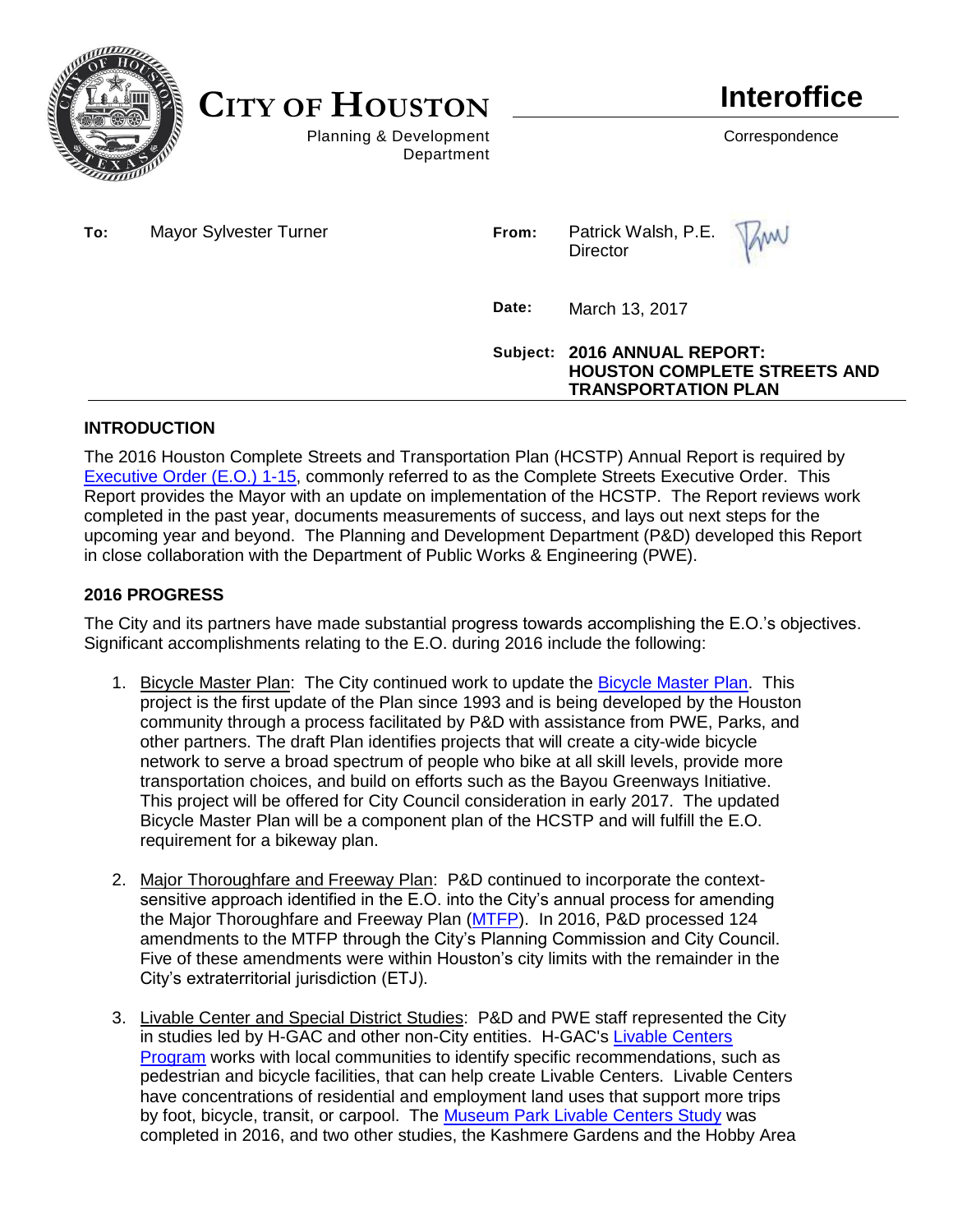Livable Centers Studies, will be completed in early 2017.

H-GAC also coordinates [Special District Studies](http://www.h-gac.com/community/qualityplaces/pedbike/special-districts.aspx) in areas where there are significant opportunities to replace vehicle trips with pedestrian or bicycle trips, based on local destinations, land use, density, demographics, and other factors. In 2016 H-GAC, with the City's partnership, completed the Greenway Plaza Special Districts Study.

- 4. Updated street condition assessment: PWE updated its city-wide street condition assessment for 2015-2016 using data collected by a contracted third-party service provider called Data Transfer Solutions (DTS). This data can now be used to improve the City's prioritization of capital improvements to streets. This data will soon be available via the CIP project viewer map on [rebuildhouston.org.](https://www.rebuildhouston.org/)
- 5. Lower Westheimer Enhanced Pre-Engineering Study: PWE and P&D began work on a pilot enhanced pre-engineering study for the Lower Westheimer corridor. This is Houston's first enhanced pre-engineering process, which is intended for unique streets that merit an advanced level of design sensitivity due to their historic, cultural, or community significance. As part of this process, the City collaborates with departments, elected officials, property owners, residents, business owners, and stakeholders to develop a preferred design that meets the needs of the community. The Stakeholder Advisory Committee for the Lower Westheimer study is an example of enhanced community engagement involving community leaders. PWE and P&D expect to complete the [Lower Westheimer study](http://www.lowerwestheimerstudy.org/) in 2017.
- 6. Bike Share expansion: On December 7, 2016, City Council unanimously approved a \$4,083,003 contract with B-cycle LLC for the purchase of bike equipment and installation of bike kiosks stations for the City's bike share program known as [Houston](https://houston.bcycle.com/)  [B-cycle.](https://houston.bcycle.com/) P&D sponsored an application in the 2015 Transportation Improvement Program (TIP) Call for Projects and was awarded a \$3.7 million reimbursable grant to purchase 71 bike stations, 568 bicycles, and 2 transport vehicles. Houston B-cycle currently operates 33 bike stations and 225 bicycles throughout the downtown area and adjacent neighborhoods. Installation of the 71 new bike stations is scheduled to begin in early 2017 at Rice University, the Texas Medical Center, University of Houston Main Campus, University of Houston-Downtown, Texas Southern University and surrounding neighborhoods. Installations of the 71 stations are expected to be complete by the end of 2018.
- 7. METRO Transit Oriented Development study: METRO initiated a Transit Oriented Development study as a framework to identify and encourage new development opportunities around METRORail stations and Park & Ride lots. The overall goal of the effort was to identify policy and programmatic recommendations and key partnerships to sustain active, vibrant, and walkable neighborhoods around METRORail stations that would encourage more people to live and work in proximity to transit.

The study made recommendations not only on potential opportunity sites around the stations, but also on how best to connect those sites to the METRORail stations and to the neighborhoods around the stations through a network of sidewalks, bike infrastructure, and bike/pedestrian amenities. The study was conducted in partnership with the City of Houston and the Houston Galveston Area Council.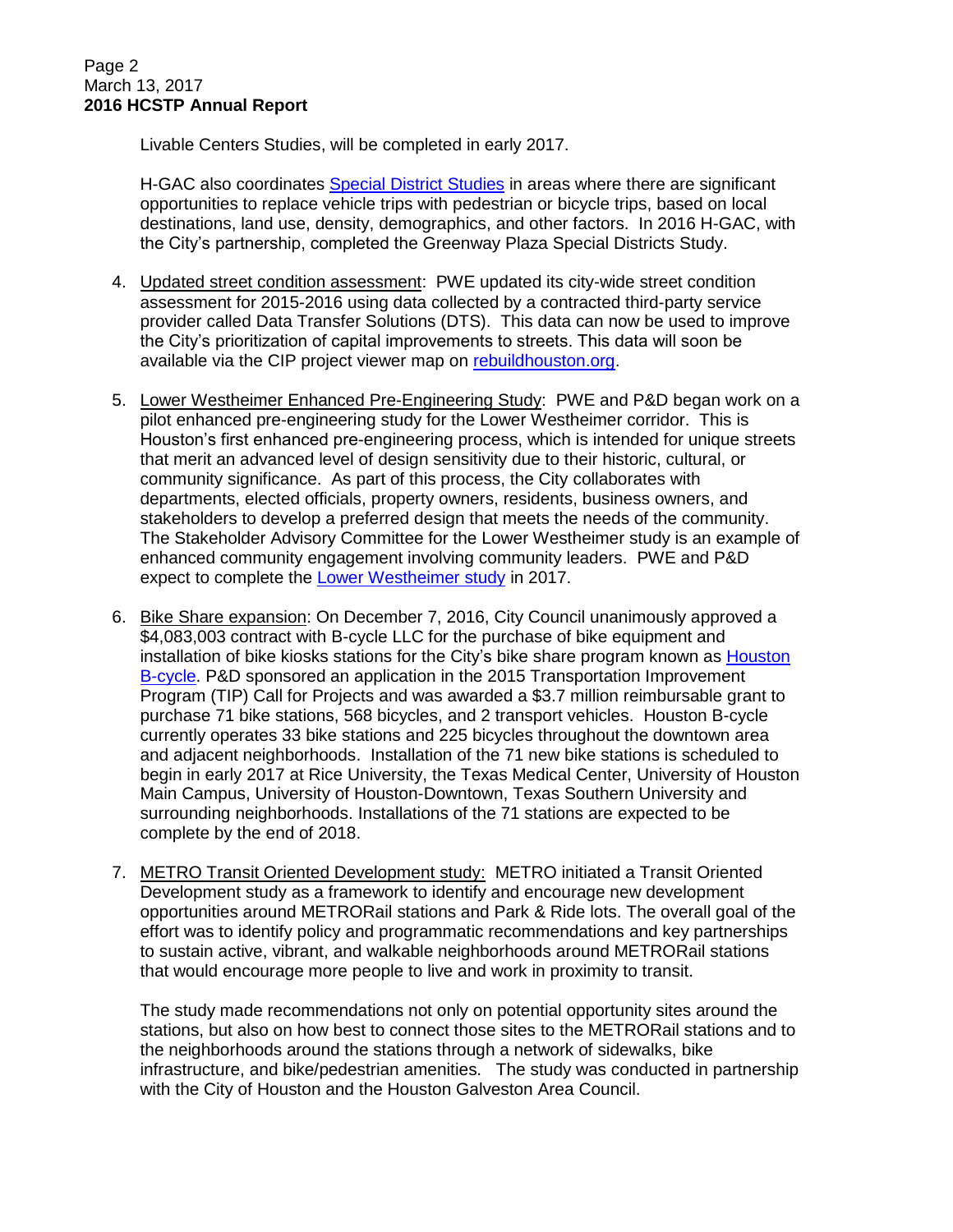### **2016: MEASURING SUCCESS**

The E.O. requires that the City measure its success in implementing the HCSTP, providing systemwide totals within City limits detailing efforts that support fulfillment of the Plan. The E.O. stipulates that Fiscal Year 2014 serves as a baseline for improvements implemented. Additional indicators may be developed and included in future reports.

| <b>Indicator</b>                                           | FY 2014 | FY 2015 | FY 2016 |
|------------------------------------------------------------|---------|---------|---------|
| Linear miles of new/reconstructed sidewalks                | 78.6    | 51.6    | 60      |
| Linear miles of new/restriped on-street bicycle facilities | 60.1    | 87      | 34      |
| New/reconstructed curb ramps                               | 1,710   | 1,116   | 1,772   |
| Linear miles of new/reconstructed streets (lane miles)     | 32.35   | 70      | 98      |
| Linear miles of overlaid streets (lane miles)              | 128.73  | 222     | 223     |
| New/reconstructed transit stops with shelters              | 52      | 40      | 200     |
| Transit stops added to system                              | 29      | $\star$ | 154     |

\*Note: METRO's new bus network, implemented in 2015, resulted in a significant change to the number of stops in the system, as stops were added, relocated, discontinued and/or removed.